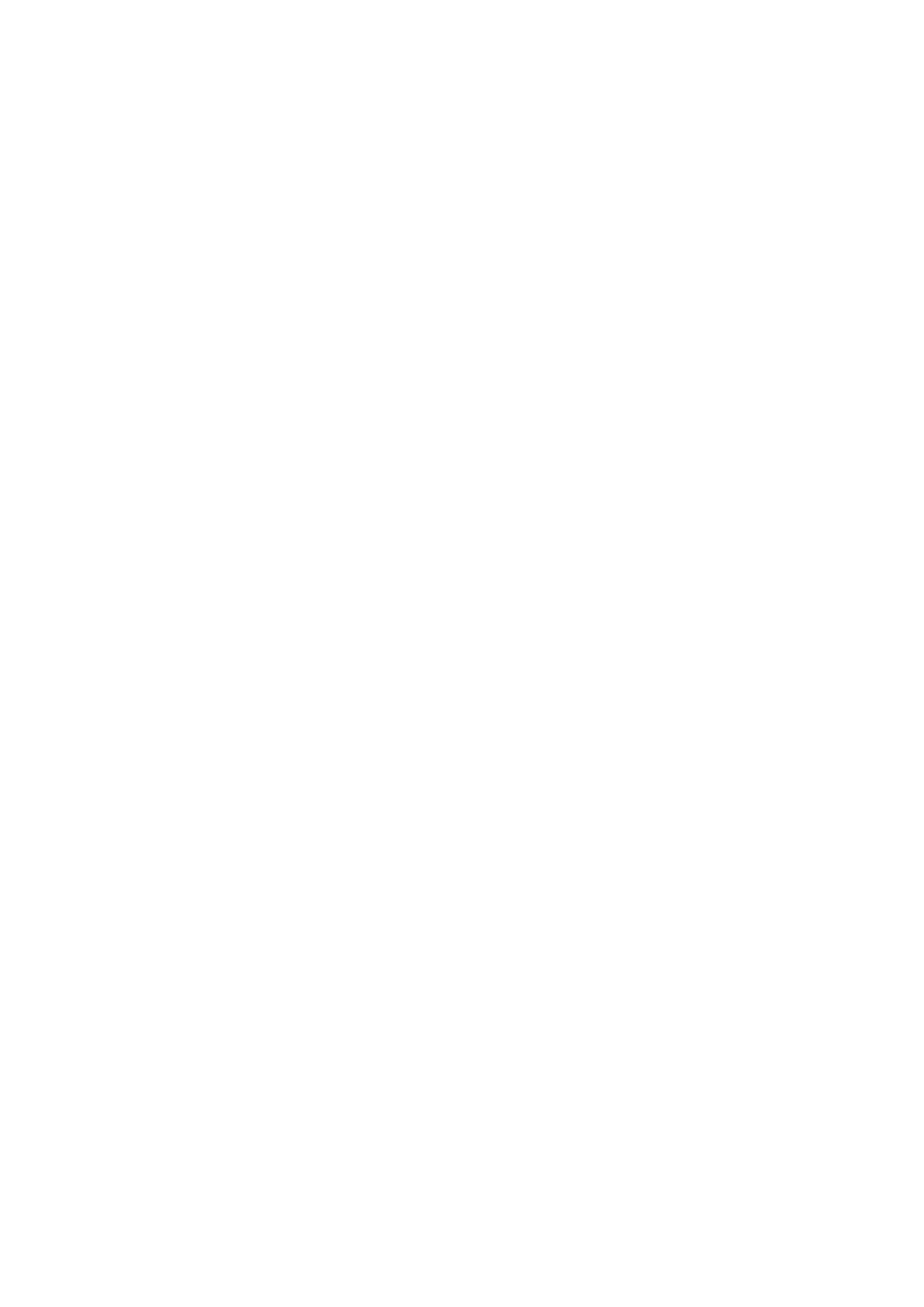#### **In the case of Šaćirović and Others v. Serbia,**

The European Court of Human Rights (Third Section), sitting as a Committee composed of:

Pere Pastor Vilanova, *President,*

Branko Lubarda,

Georgios A. Serghides, *judges,*

and Fatoş Aracı, *Deputy Section Registrar,*

Having deliberated in private on 30 January 2018,

Delivers the following judgment, which was adopted on that date.

#### PROCEDURE

1. The case originated in four applications (nos. 54001/15, 55113/15, 60075/15 and 7193/16) against Serbia lodged with the Court under Article 34 of the Convention for the Protection of Human Rights and Fundamental Freedoms ("the Convention") by Serbian nationals, Mr Ismet Šaćirović ("the first applicant"), Mr Žarko Brkić ("the second applicant"), an association called Udruženje Akcionara Preduzeća Jugometal ("the third applicant") and Mr Zoran Bajić ("the fourth applicant"), on 13 October 2015, 24 November 2015, 16 October 2015 and 21 January 2016 respectively.

2. The applicants were represented by Mr Ž. Nikolov, Ms J. Đelić, Mr M. Timotijević and Mr N. Jolović, respectively, lawyers practicing in Novi Pazar and Belgrade. The Serbian Government ("the Government") were represented by their Agent, Mrs N. Plavšić.

3. On 21 June 2016 the complaints concerning the length of civil proceedings were communicated to the Government and the remainder of the applications was declared inadmissible pursuant to Rule 54 § 3 of the Rules of Court.

### THE FACTS

#### THE CIRCUMSTANCES OF THE CASE

4. The applicants' personal details as well as the facts in relation to each case are set out in the appendix.

5. The applicants complained of the excessive length of different civil proceedings under Article 6 § 1 of the Convention.

6. In the first applicant's case the Constitutional Court found a violation of his right to a hearing within a reasonable time, but failed to award any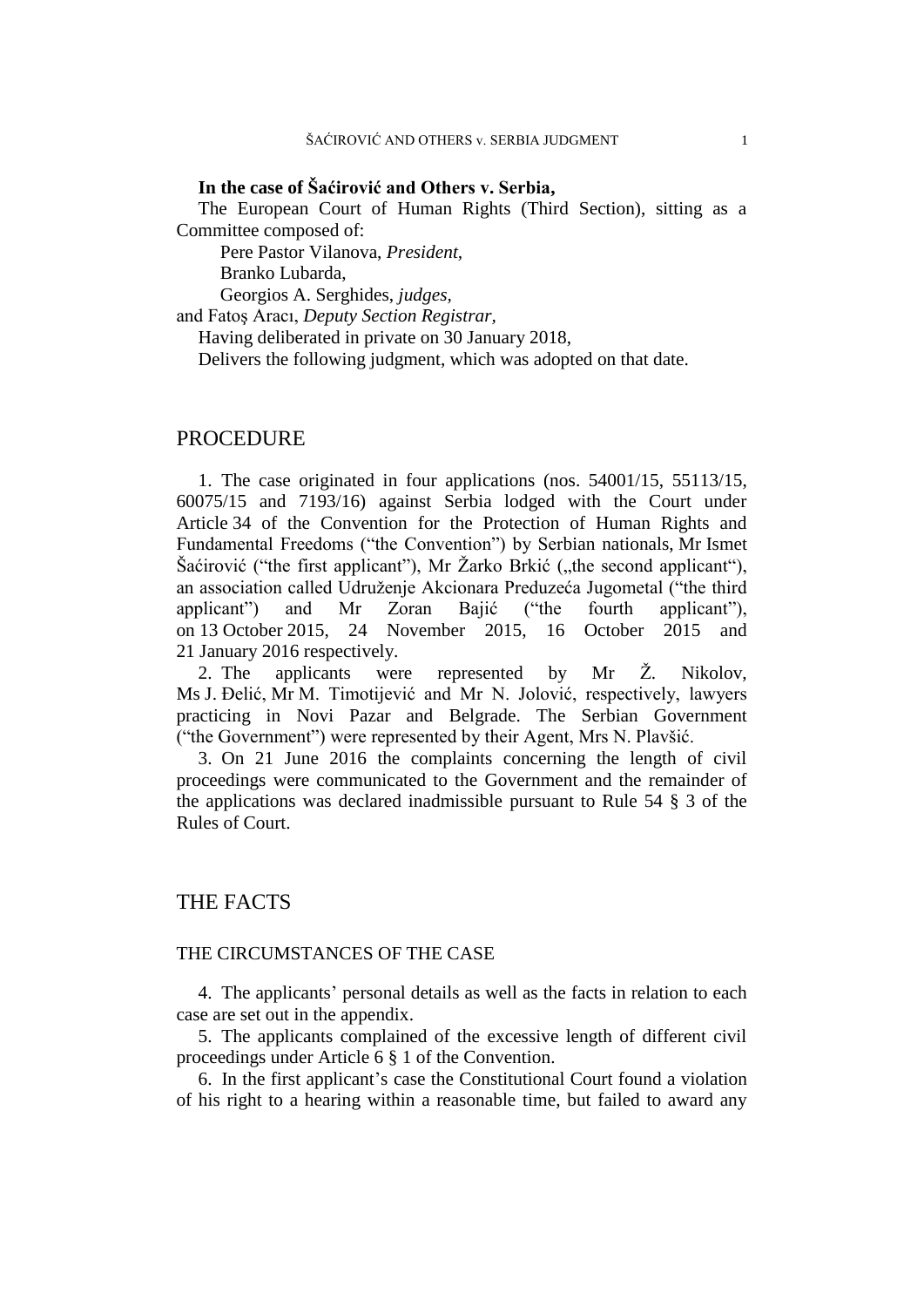#### 2 ŠAĆIROVIĆ AND OTHERS v. SERBIA JUDGMENT

damages. As regards the third applicant the Constitutional Court rejected its appeal. Lastly, as regards the other two applicants, the Constitutional Court held that they had not raised a complaint about the length of the proceedings.

# THE LAW

# I. JOINDER OF THE APPLICATIONS

7. The Court considers that, in accordance with Rule 42 § 1 of the Rules of Court, these four applications should be joined, given their similar factual and legal background.

#### II. ALLEGED VIOLATION OF ARTICLE 6 § 1 OF THE CONVENTION

8. The applicants complained that the length of the proceedings had been incompatible with the "reasonable time" requirement, laid down in Article 6 § 1 of the Convention, which reads as follows:

"In the determination of his civil rights and obligations ..., everyone is entitled to a ... hearing within a reasonable time by a ... tribunal..."

#### **A. Admissibility**

#### *1. Exhaustion of domestic remedies*

9. The Government submitted that the first applicant had failed to properly exhaust domestic remedies. Specifically they claimed that the said applicant had failed to submit a claim for non-pecuniary damages at the same time as his constitutional appeal, as required by section 85 of the Constitutional Court Act and that the second and fourth applicants had failed to raise their length complaints before the Constitutional Court.

10. The applicants contested the Government's objections and maintained that they had complained before the Constitutional Court in a proper manner.

11. The Court has consistently held that the rule on the exhaustion of domestic remedies, under Article 35 § 1 of the Convention, requires that the complaints intended to be made subsequently before it should have been made to the appropriate domestic body, at least in substance and in compliance with the formal requirements and time-limits laid down in domestic law and, further, that any procedural means that might prevent a breach of the Convention should have been used (see, for example,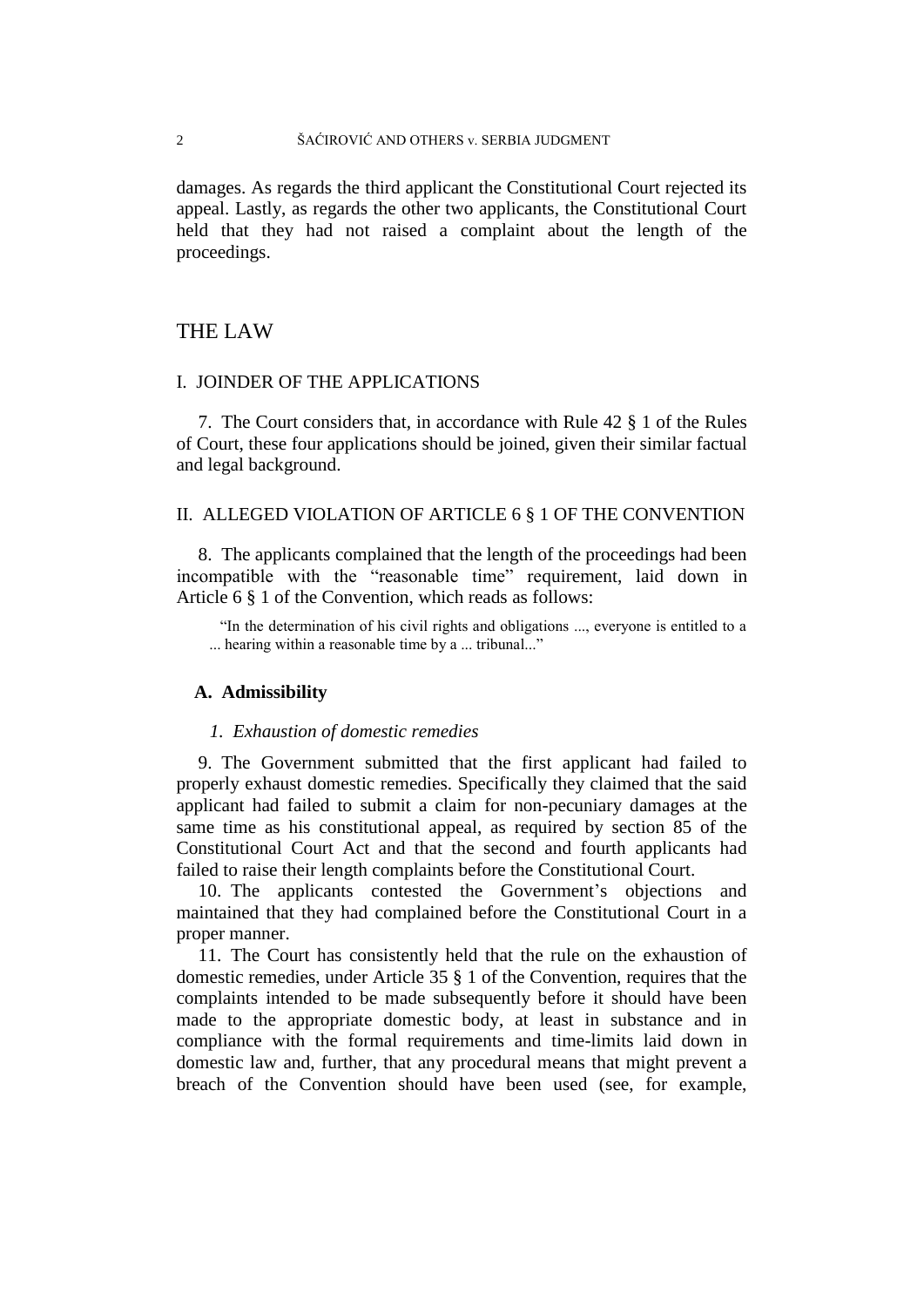*Vučković and Others v. Serbia* (preliminary objection) [GC], nos. 17153/11 and 29 others, § 72, 25 March 2014).

12. Turning to the present case, the Court has carefully examined the applicants' constitutional appeals. As regards the first applicant, it transpires from his constitutional appeal that he claimed 40,000 euros in respect of damage suffered because of the excessive length of the impugned proceedings, but that the Constitutional Court failed to examine it. Similarly, as regards the second and fourth applicants, it transpires from their constitutional appeals that they expressly complained, albeit in a succinct manner, about the length of the impugned proceedings (contrast *Vučković and Others*, cited above, § 82, in which the applicants did not raise their discrimination complaint before the Constitutional Court, either expressly or in substance). They indicated the key developments and decisions taken in the course of the proceedings. They used words such as "the applicant filed his claim almost eleven years ago", "within reasonable time", "the proceedings lasted more than ten years", "excessive length", in relation to those proceedings on several occasions in their constitutional appeals. The second applicant even claimed a certain amount of money in respect of damage suffered because of the excessive length of the impugned proceedings. They relied on Article 32 of the Serbian Constitution which corresponds to Article 6 of the Convention. Complaints about the length of proceedings, unlike some other complaints under the Convention, normally do not require much elaboration. If, exceptionally, the Constitutional Court needed any additional information or documents, it could have requested the applicants to provide them. It follows that the applicants provided the national authorities with the opportunity which is in principle intended to be afforded to Contracting States by Article 35 § 1 of the Convention, namely of putting right the violations alleged against them (see, amongst many others, *Muršić v. Croatia* [GC], no. 7334/13, § 72, ECHR 2016).

13. The Court thus finds that the applicants properly exhausted domestic remedies. The Government's preliminary objection must therefore be dismissed.

#### *2. Conclusion*

14. The Court notes that the applicants' complaints are not manifestly ill-founded within the meaning of Article 35 § 3 (a) of the Convention. It further notes that they are not inadmissible on any other grounds. They must therefore be declared admissible.

#### **B. Merits**

15. The Court reiterates that the reasonableness of the length of proceedings must be assessed in the light of the circumstances of the case and with reference to the following criteria: the complexity of the case, the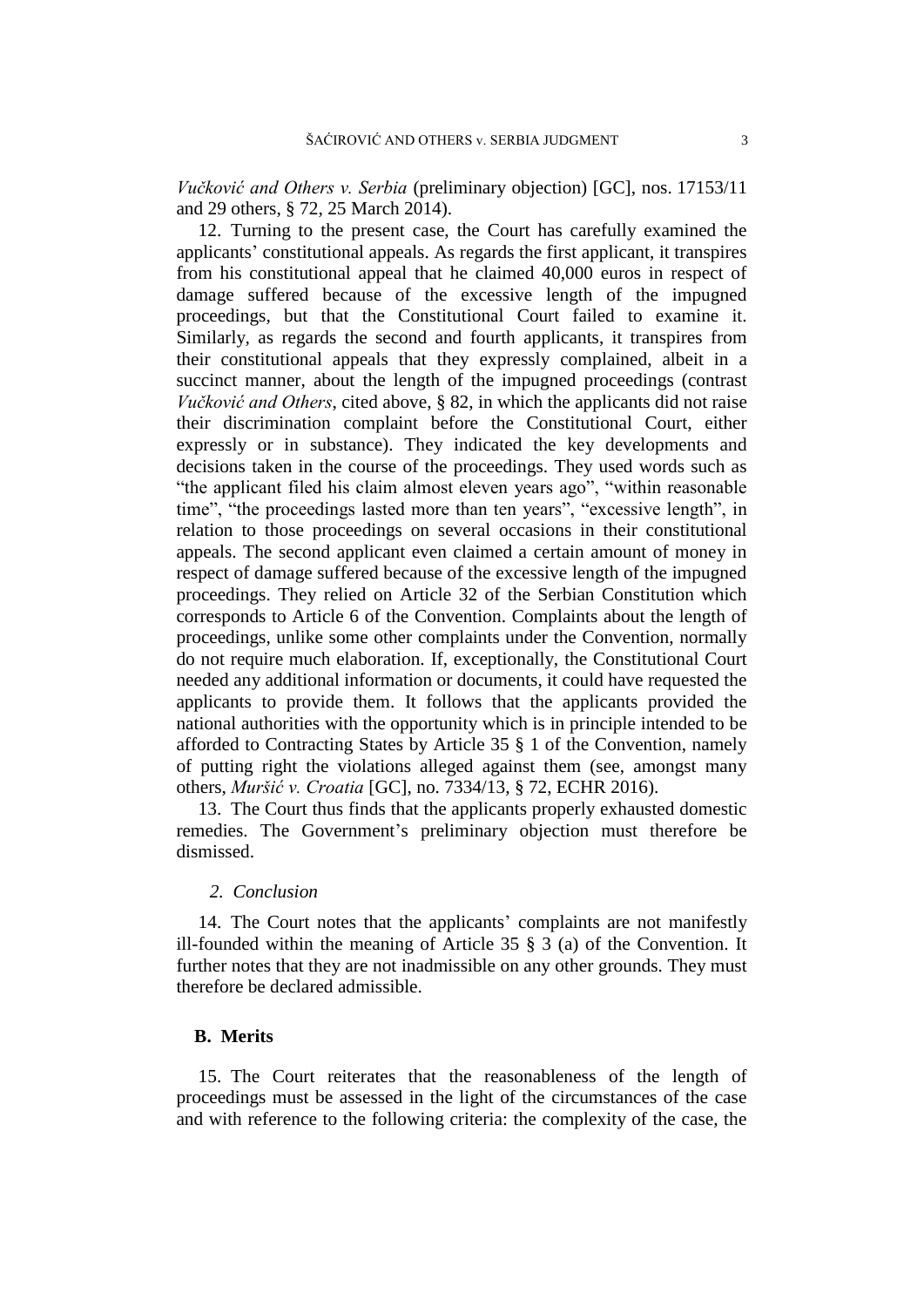conduct of the applicants and the relevant authorities and what was at stake for the applicants in the dispute (see, among many other authorities, *Frydlender v. France* [GC], no. 30979/96, § 43, ECHR 2000-VII). The Court reiterates that special diligence is necessary in employment disputes (*Ruotolo v. Italy*, judgment of 27 February 1992, Series A no. 230-D, p. 39, § 17).

16. The Court has frequently found violations of Article 6 § 1 of the Convention in cases raising issues similar to the one in the present case (see *Frydlender*, cited above).

17. Having examined all the material submitted to it, the Court considers that the Government have not put forward any fact or argument capable of persuading it to reach a different conclusion in the present case. Having regard to its case-law on the subject (see, for example, *Nemet v. Serbia*, no. 22543/05, 8 December 2009, *Blagojević v. Serbia* [Committee], no. 63113/13, 28 March 2017, and *Ković and Others v. Serbia* [Committee], no. 39611/08 and 2 others, 4 April 2017), the Court considers that in the instant case the length of the proceedings failed to meet the "reasonable time" requirement.

There has accordingly been a breach of Article 6 § 1.

#### III. APPLICATION OF ARTICLE 41 OF THE CONVENTION

18. Article 41 of the Convention provides:

"If the Court finds that there has been a violation of the Convention or the Protocols thereto, and if the internal law of the High Contracting Party concerned allows only partial reparation to be made, the Court shall, if necessary, afford just satisfaction to the injured party."

#### **A. Damage, costs and expenses**

19. The applicants claimed various amounts in respect of non-pecuniary damage suffered. The applicants also requested various sums in respect of legal costs incurred in the proceedings before both the domestic courts and the Court. Particularly, the fourth applicant submitted costs and expenses calculation sheet and requested that the costs and expenses incurred should be paid directly to his lawyer, Mr N. Jolović, who he authorised to receive the awarded sum for costs and expenses. The sums requested are indicated in the appendix. In addition, the second applicant requested to be awarded pecuniary damages comprising of the salaries he would have earned had he remained employed, whereas the third applicant requested to be awarded pecuniary damage in the amount of the current value of the stocks belonging to its members with interest.

20. The Government contested the above-mentioned claims,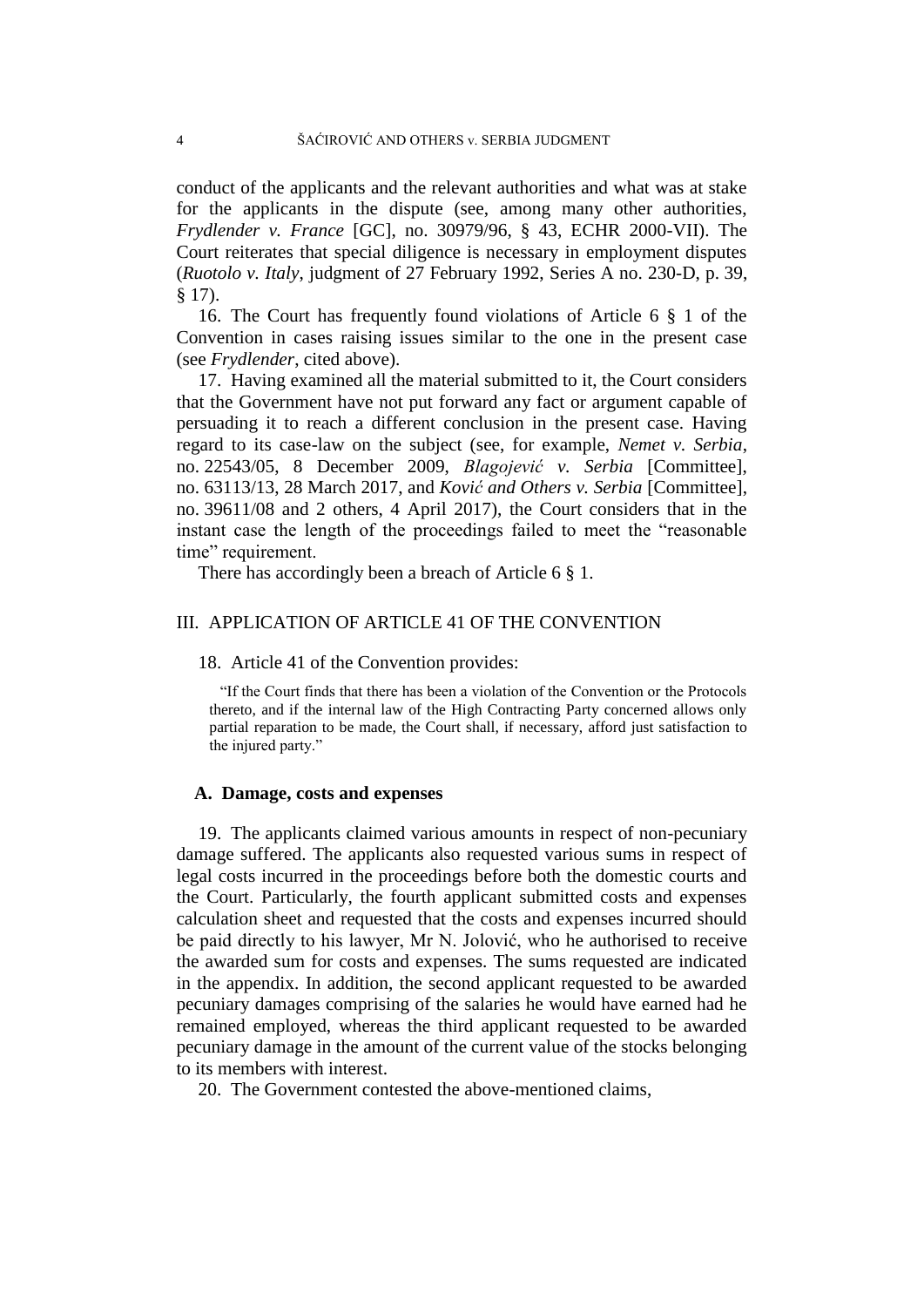21. Regard being had to the documents in its possession and to its case-law (see *Blagojević,* cited above*,* § 30, and *Ković*, cited above, §§ 28- 31) the Court considers it reasonable to award the sums indicated in the appended table in respect of non-pecuniary damage and costs and expenses, less any and all amounts which may have already been paid in that regard at the domestic level. As regards the fourth applicant the Court considers it reasonable that the sum indicated in the appendix, covering costs and expenses, be paid directly to his legal representative, Mr N. Jolović (see *Hajnal v. Serbia*, no. 36937/06, § 154, 19 June 2012).

22. As regards the requests for pecuniary damage of the second and third applicants, the Court finds them unsubstantiated. In view of the violation found, specifically its procedural character, the court sees no causal link between the violation found and the pecuniary damage alleged. It therefore rejects their claims in this respect.

#### **B. Default interest**

23. The Court considers it appropriate that the default interest rate should be based on the marginal lending rate of the European Central Bank, to which should be added three percentage points.

#### FOR THESE REASONS, THE COURT, UNANIMOUSLY,

- 1. *Decides* to join the applications;
- 2. *Declares* the applications admissible;
- 3. *Holds* that there has been a violation of Article 6 § 1 of the Convention in respect of each applicant;
- 4. *Holds*

(a) that the respondent State is to pay the applicants, within three months, the amounts indicated in the appendix in respect of nonpecuniary damage, plus any tax that may be chargeable on these amounts, which are to be converted into the currency of the respondent State at the rate applicable at the date of settlement, after the deduction of any amounts which may have already been paid on this basis at the domestic level;

(b) that the respondent State is to pay the first three applicants, within three months, the amounts indicated in the appendix in respect of costs and expenses, plus any tax that may be chargeable to the applicants on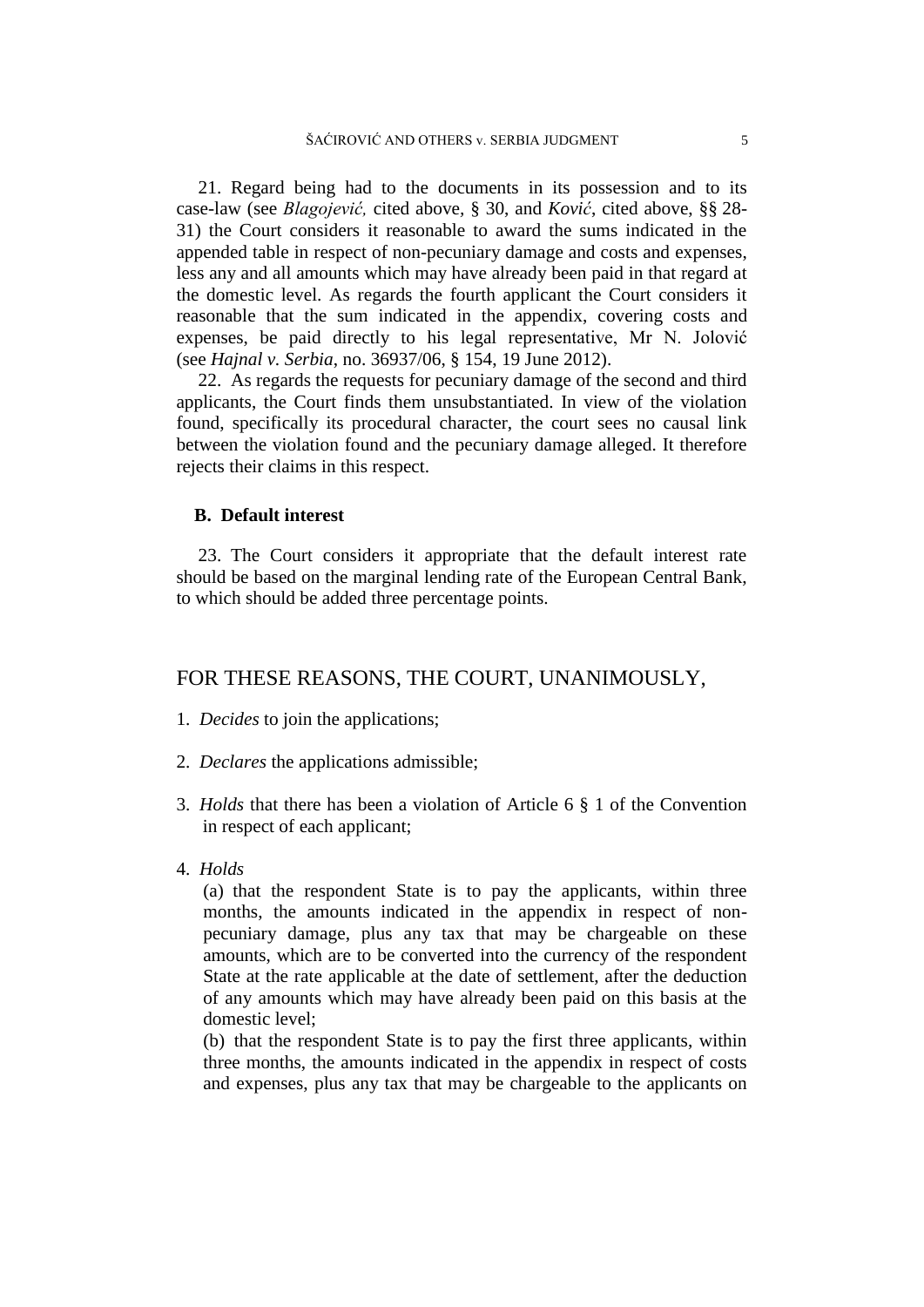these amounts, which are to be converted into the currency of the respondent State at the rate applicable at the date of settlement;

(c) that the respondent State is to pay, directly to the legal representative of the fourth applicant, within three months, the amount indicated in the appended table in respect of his costs and expenses, plus any tax that may be chargeable to the applicant on that amount, which is to be converted into the currency of the respondent State at the rate applicable at the date of settlement;

(d) that from the expiry of the above-mentioned three months until settlement simple interest shall be payable on the above amounts at a rate equal to the marginal lending rate of the European Central Bank during the default period plus three percentage points;

5. *Dismisses* the remainder of the applicants' claims for just satisfaction.

Done in English, and notified in writing on 20 February 2018, pursuant to Rule 77 §§ 2 and 3 of the Rules of Court.

Deputy Registrar President

Fatos Aracı Pere Pastor Vilanova